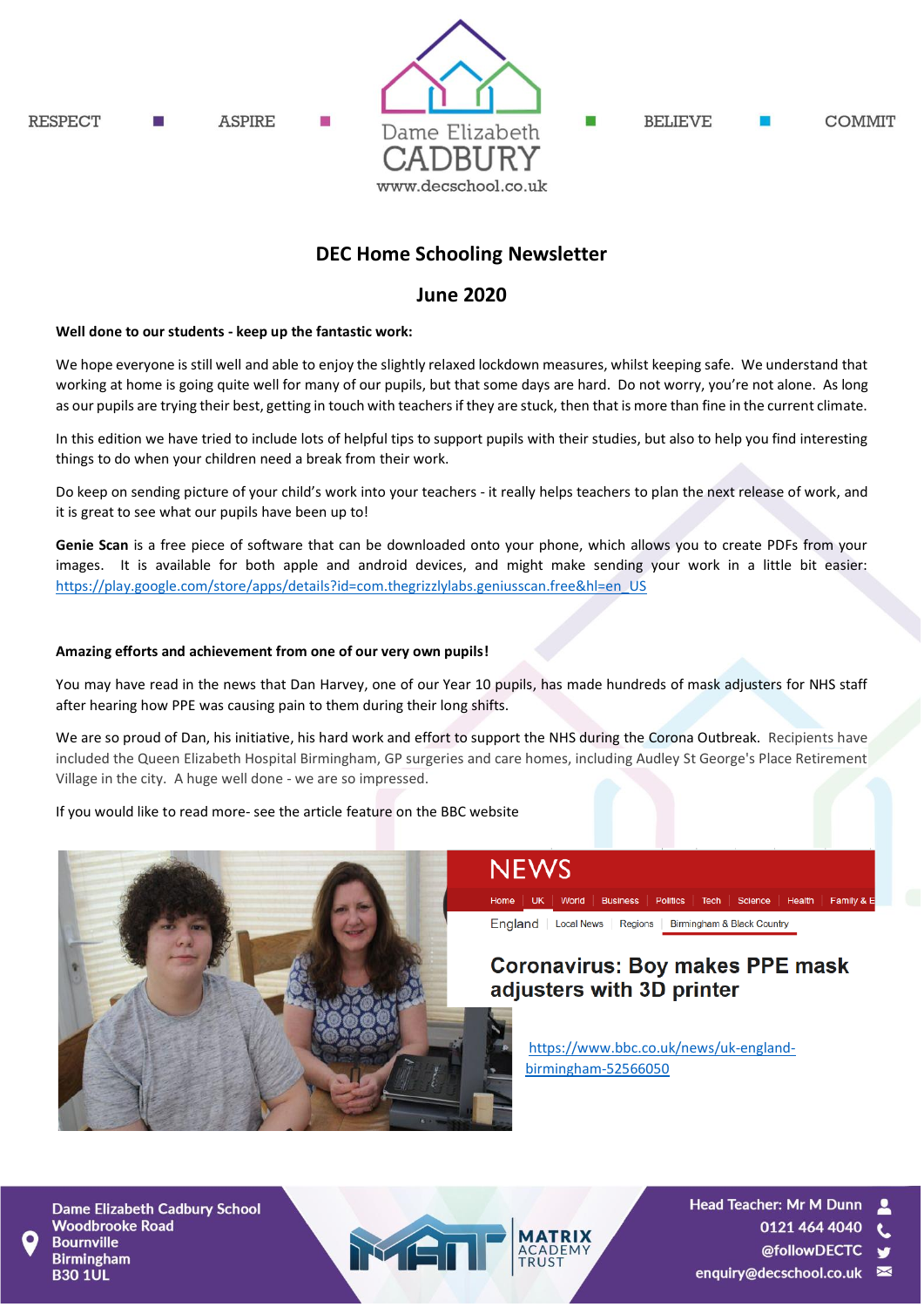#### **Continuing learning at home - guidance for pupils and parents:**

In light of the government updates that secondary school pupils will not return before the summer unless they have examinations next summer, we have started to plan some of the remote learning a little differently for our pupils:

- You will now find that in almost all subjects there will be recorded voice-overs to accompany lesson power-points. These work brilliantly on a smartphone, if you have trouble accessing a laptop/ computer. This will help teachers to explain new learning to you, to further support your understanding.
- Your teachers will also be doing a voice-over for the instructions, so you feel clear on what you need to do.
- Teachers will ask you to complete mini-tests and quizzes on Microsoft Forms, to help them see how you are getting on, so they can better understand what they need to plan for the next round of work.
- They will include model answers to some of the questions you have been working on, so that you can self-mark your work, and improve anything that you may have misunderstood the first time around (don't worry about this- we all learn through our mistakes!)
- If you need a break, or something different, there are some reading and numeracy activities that you have access to on the school website, as well as some PSHE challenges.

#### **Real-life learning:**

- Whilst keeping on top of work for each subject is important, we wholeheartedly believe that learning about real-life issues is of paramount importance. With this in mind, we have also now released some PSHE work for our pupils on the school website. There is no deadline/ timeframe for this- please have a look through at your convenience.
- There are some IDAHOBIT challenges for our pupils to complete, should they wish to partake, as we celebrate and recognise equality for each and every one of us, especially during June which is nationally recognised as 'Pride month.'
- If it feels too much for your child to complete additional activities simply have a look and have a family discussion. Sometimes that works better and helps you all to feel connected, when at times we can all be busy on different things.

#### **Coming soon…**

From the 1<sup>st</sup> June we will be releasing short videos and assemblies for our pupils to watch, which will include a weekly assembly, short videos from senior members of staff and Heads of House to keep in touch with our pupils, support motivation and engagement, whilst our pupils remain at home.

There is also a video from Mrs Sullivan explaining the new work release with some reassurances, whilst also addressing some of the questions you might have- we hope you and your children find this helpful.

Remember to check the school website each week for these - we hope you enjoy them!

#### **Home Learning FAQ's:**

Like you, our teachers have never been through a time like this, therefore trying to achieve a remote learning package that is right for everyone is a very difficult challenge, which we are trying our best to tackle! We really appreciate all of the feedback we have had form pupils and parents, and hope that this section will go some way to allaying some of your concerns, and answering some of the questions submitted on your surveys:

#### **How long should my child be spending on my schoolwork each day?**

It is recommended that pupils try to spend approximately 3-4 hours per day completing your schoolwork. This will vary for all of us, though, due to our home circumstances. It is best to do the work in smaller chunks, making sure you allow time for breaks, time for exercise, leisure, reading and relaxing.

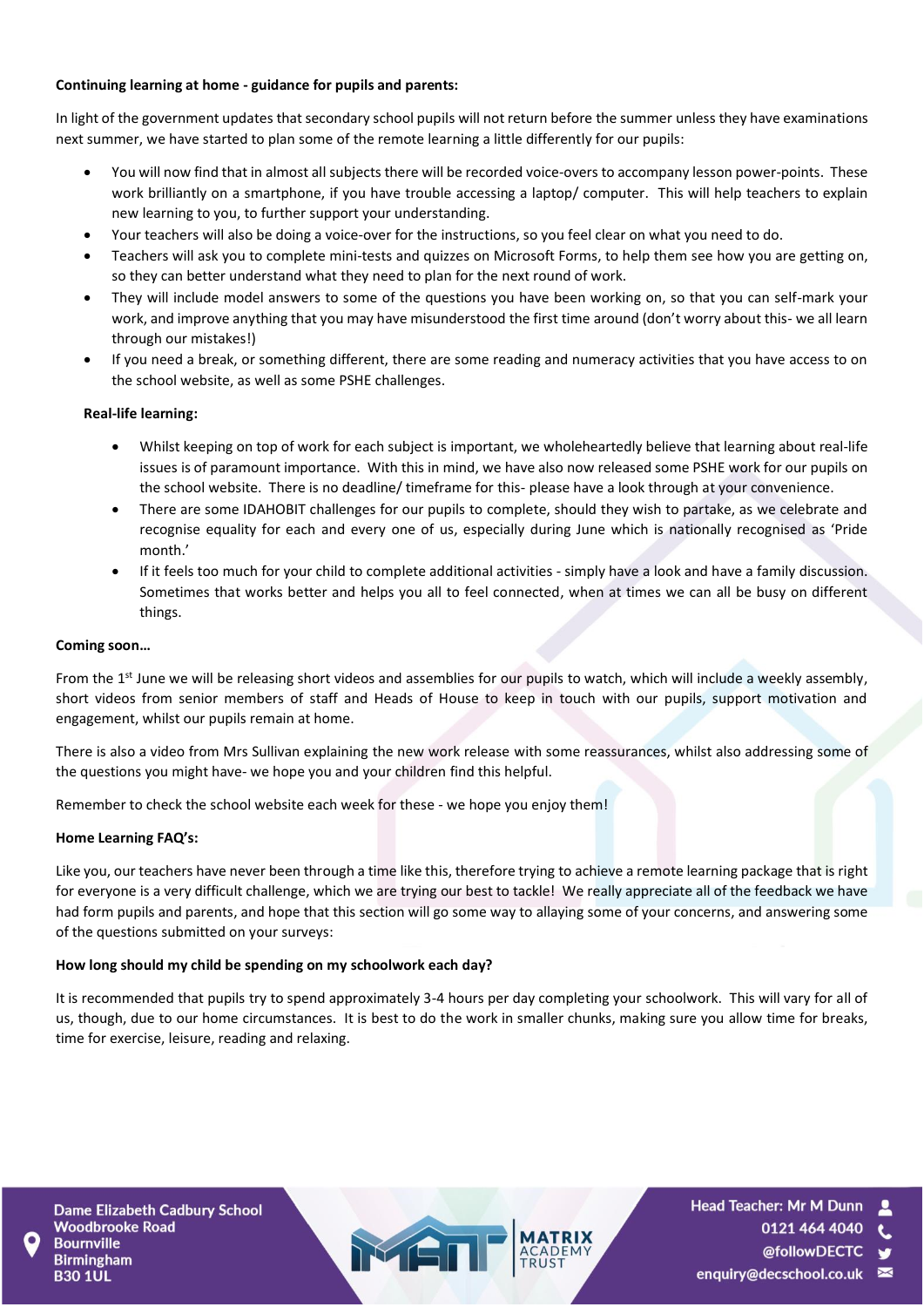#### **Some of the work takes a long time, should every task be completed?**

Some work booklets are larger than others, this is because at school you would have more English, Maths and Science than other subjects - over 2 weeks, you would usually have 10 hours. We know you won't be spending that long on the work, so we have tried to reduce it down. It is really hard for your teachers to get this exactly right for all pupils, so the key to this is just to try your best. If you get stuck contact the faculty email address for support, but don't worry if you have some unfinished work. Everyone has different circumstances now, which your teachers understand.

#### **There is new work on the website, but the last set isn't finished yet. What should we do?**

Don't worry if this happens. Try your best to complete the last set first, as the new work is likely to build on the last work you did. However, if you're stuck on something, it is fine to leave that, and move onto the new work. Usually, new work will be released every fortnight - this isn't a strict deadline, so once again don't panic. If you can send a picture of the work you have completed into the faculty email addresses, please do. This is really helpful for your teachers to see your work and use the information it provides to inform the next work that is set.

#### **What should I do with all the work completed at home?**

Ideally use a folder to store your work, if you can manage to, divide it into each subject as neatly as possible. Once again, don't worry too much about this - we know that you may not have enough folders etc for this, so do your best to keep it in order, as we would love to see your work when we return to school.

#### **Will my work be marked?**

Your work will be checked, but it will not be marked, and you will not get individual feedback as you would when we are in school. By checking the work you send in, and also by using quizzes and mini-tests on Microsoft Forms, your teachers will be better informed on what pupils are finding hard, and what we need to focus on in the next round of work we set. When we are all back in school your teachers will find the best ways to spot any topic areas which need revision - so again, try not to worry.

#### **Keeping a routine at home- tips for parents and our pupils:**

- A routine can make things easier, makes us feel better and more able to cope with the tasks we need to complete.
- Try to get up at roughly the same time each day plan your day, plan when you will work, when you will exercise/relax/ enjoy the garden/read/learn something new or watch TV.
- Try to have your meals at roughly the same time every day.
- Your routine does not have to be rigid, but we all feel better with a bit of structure.
- Make sure you give yourself a break from screen-time/ from social media.



Try to have a quiet space at home where you can concentrate. If you do not have a desk, try a table/ breakfast bar.

Try to remove distractions as much as possible. This might mean, turning the TV off, switching your phone off/ turning off social media notifications.

You might need to explain to your family, that you need to be left alone for a while, so you can concentrate.

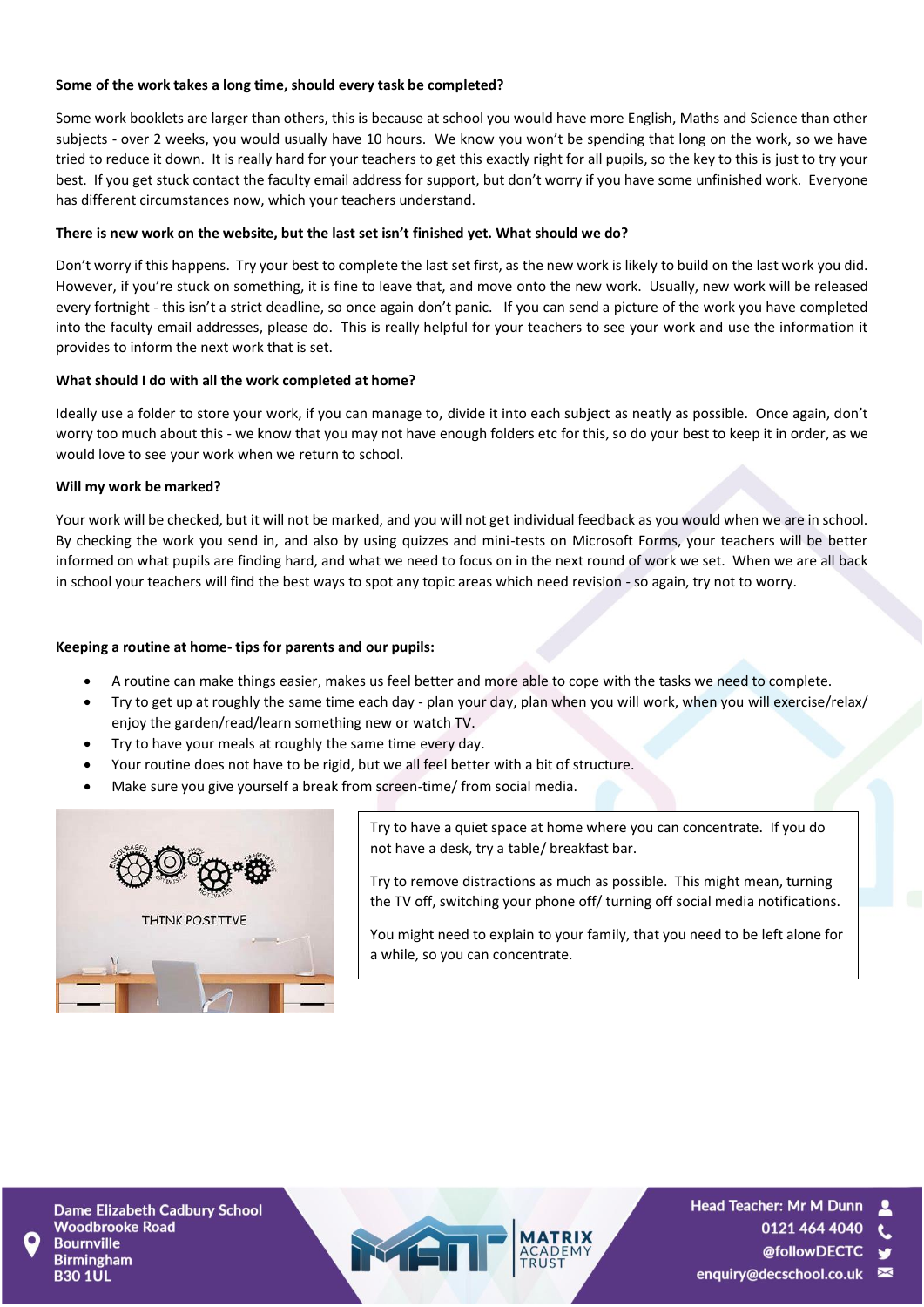#### **Some fantastic online support:**

If you need a break from written work and want to try something different- feel free to try the websites below. BBC Teach and the daily bitesize lessons are particularly good, and it helps to vary the different ways you are learning whilst at home.

Whilst they are not intended to replace the learning we do at school, exploring these sites will supplement the work set by your teachers…

- **BBC Teach** matched to the national and GCSE curriculums- live lessons, video clips, power points. Highly recommended. <https://www.bbc.co.uk/teach>
- **The Oaks National Academy** government launched virtual school. You can pick resources/subjects, or follow a daily schedule.<https://www.thenational.academy/online-classroom>
- **DfE Approved websites:** [https://www.gov.uk/government/publications/coronavirus-covid-19-online-education](https://www.gov.uk/government/publications/coronavirus-covid-19-online-education-resources/coronavirus-covid-19-list-of-online-education-resources-for-home-education)[resources/coronavirus-covid-19-list-of-online-education-resources-for-home-education](https://www.gov.uk/government/publications/coronavirus-covid-19-online-education-resources/coronavirus-covid-19-list-of-online-education-resources-for-home-education)
- **RE and PSHE resources** with a dyslexia font available for those who need it [www.truetube.com](http://www.truetube.com/)
- Mainly primary based resources, but could be useful for younger pupils with SEND need[s www.classroomsecrets.co.uk](http://www.classroomsecrets.co.uk/)
- **Careers advice** never too early to start thinking about your future[: www.bbc.co.uk/bitesize/careers](http://www.bbc.co.uk/bitesize/careers)
- **Touch typing** great for anyone, but particularly if you are eligible to use a laptop at school and in examinations [www.typingclub.com](http://www.typingclub.com/)
- **The British Dyslexia Association** is running free webinars providing support for pupils with Dyslexia [www.bdadyslexia.org.uk/news.make-the-most-of-being-at-home-with-our-elearning](http://www.bdadyslexia.org.uk/news.make-the-most-of-being-at-home-with-our-elearning)
- **Futurelearn** has some excellent short online learning modules from Universities that are completely free. Great for our sixth formers<https://futurelearn.com/>
- **The Brilliant Club** has also launched free web based resources on a range of academic topics, study skills, and independent learning units[: www.thebrilliantclub/org/the-brilliant-club-for-pupils/info-for-pupils](http://www.thebrilliantclub/org/the-brilliant-club-for-pupils/info-for-pupils)

#### **Supporting your child, and checking their understanding - reminders:**

- In the last newsletter we included some advice on how to support your child, when checking their understanding. Secondary level education is demanding, especially as pupils near their GCSEs.
- Simple steps you can take to support your child are:
	- o Ask them to explain what they have learnt to you, in their own words. If they use terms you are unsure of, ask them to explain them. This will really help them to consolidate their understanding.
	- $\circ$  If they have been revising something- hold their notes for them and ask them to talk to you about what they have learnt. If they forget/ hesitate- give them a short prompt. Talking from memory is a great way to test whether they are secure or not, in a low threat way. Also- you don't have to know all of the answers yourselfuse the teacher resources to support.
	- $\circ$  If you all get stuck at some point-don't panic. Email the subject email address and ask for some guidance.
	- Teachers will often release model answers, so pupils can self-mark and improve their work, so don't worry if your child has completed something- but they are not sure if it is right. This may come in the next release of work.

We do understand that many parents are working from home, or even returning to work now, so if your child is finding things too hard, please do contact the subject email address. There are resources available within each subject which offer different levels of challenge, which may be more suitable, and also a folder with resources which have been adapted to support the literacy and numeracy of pupils with SEND needs.

If you need any further advice or support, please do not hesitate to get in touch.

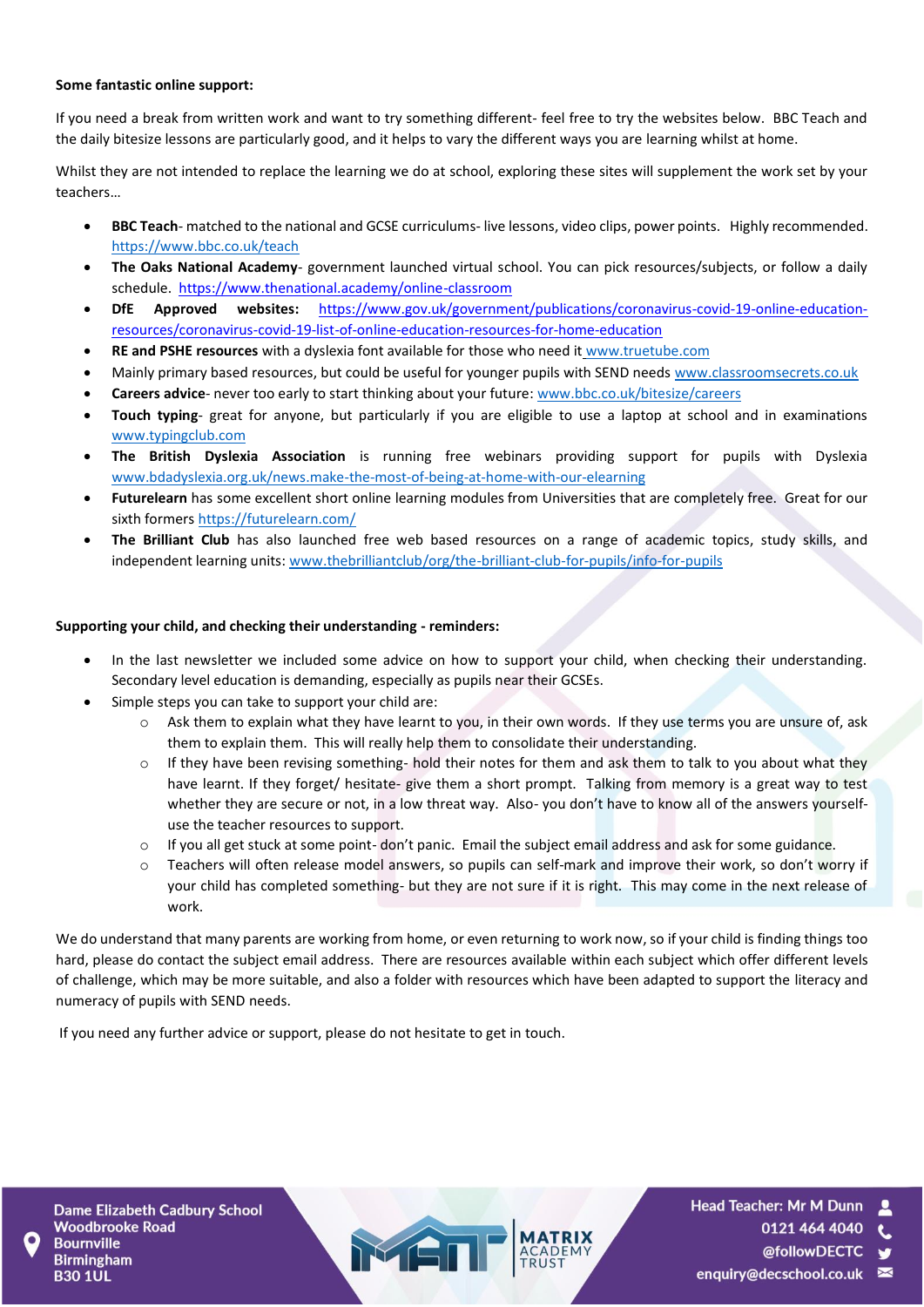#### **Reading:**

To further support your child's reading, there is a reading folder now on the school website- which we will add to fortnightly.

- There are a range of activities in here, designed for each year group, and there are adapted Literacy resources in the SEND folder, should you need them.
- The reading is available here are a range of short extracts to make them manageable, with some comprehension questions to support reading for meaning.
- We hope you enjoy them- if you can, try to read for 20 minutes each day. If you come across a word that you've never heard of, google it!
- Additionally, we are regularly uploading editions on 'First News' which is a national news magazine aimed at young people. There are loads of interesting articles, news facts, as well as light-hearted items, which are great to read and discuss with your family.

If you like the idea of getting into a book whilst you're off school, but not sure where to star or what book to pick take a look at our reading lists on the school website [https://www.decschool.co.uk/reading/.](https://www.decschool.co.uk/reading/) Reading Rockets and Book Trust also have recommendations based on age and interests <https://www.booktrust.org.uk/books-and-reading/bookfinder/>

There are also some great recommendations here: [https://www.bbc.co.uk/cbbc/watch/bp-book-awards?collection=blue-peter](https://www.bbc.co.uk/cbbc/watch/bp-book-awards?collection=blue-peter-book-awards)[book-awards](https://www.bbc.co.uk/cbbc/watch/bp-book-awards?collection=blue-peter-book-awards) for all age groups!



#### **For our older pupils: The Skills Toolkit**

We recently sent out a text to all of our Year 11 and year 13 pupils regarding the free online courses available currently from The Skills Toolkit. The new platform gives people access to free, high-quality digital and numeracy courses to help build up their skills, progress in work and boost their job prospects.

These are the skills which are highly valued by employers and sought after in a wide range of jobs. With more people expected to be working and studying remotely in the coming months, the platform offers a great opportunity to learn new skills to help to get ahead online and gain the knowledge we'll all need for the future. The platform also offers employees who have been furloughed an opportunity to keep up their skills development while they are at home. [https://www.gov.uk/government/news/new-free](https://www.gov.uk/government/news/new-free-online-learning-platform-toboost-workplace-skills)[online-learning-platform-toboost-workplace-skills](https://www.gov.uk/government/news/new-free-online-learning-platform-toboost-workplace-skills) Courses can be found at [https://nationalcareers.service.gov.uk/find-a](https://nationalcareers.service.gov.uk/find-a-course/theskills-toolkit#intermediate)[course/theskills-toolkit#intermediate](https://nationalcareers.service.gov.uk/find-a-course/theskills-toolkit#intermediate) <https://theskillstoolkit.campaign.gov.uk/>

#### **Thinking about careers?**

The National Careers Week website has lots of useful resources<https://nationalcareersweek.com/>

**Dame Elizabeth Cadbury School Woodbrooke Road Bournville Birmingham B30 1UL** 

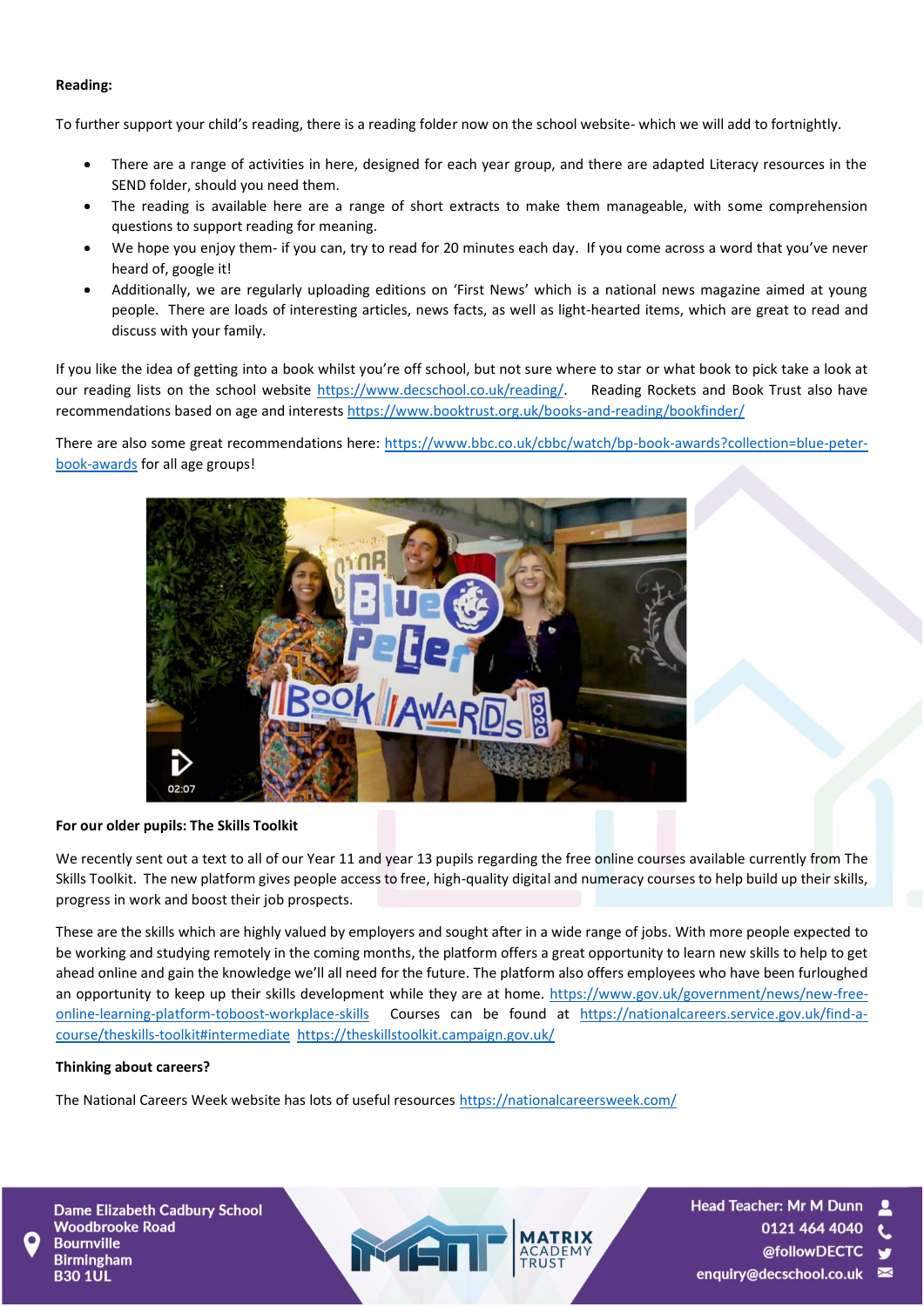#### **VE Day celebrations: 75th Anniversary**

Thank you to those of you who sent us your pictures of your lockdown VE Day celebrations! It was lovely to see pictures of your day, remembering Victory in Europe (which actually started on the evening of 7<sup>th</sup> May, 1945 when the Second World War came to an end after Nazi Germany surrendered). Although the planned celebrations were cancelled, it is lovely to see how some of our own community celebrated to remember those who fought for our freedom, and the many sacrifices that were made by generation that lived through WW II.



#### **A slice of culture:**

- We may not be able to go to the theatre, or on any of our school trips for a while, so why not have a look at the following:
	- o **Beauty & The Beast live theatre performance from Chichester Festival Theatre** stream it for free @ <https://www.cft.org.uk/beauty-and-the-beast-broadcast> There are also activities to do at home which link to the productions
	- o **RSC-** a free version of the show I,Cinna, a characters from Shakespeare's play Julius Ceasar. Available to watch a[t www.tinyurl.com/TWJ-Cinna](http://www.tinyurl.com/TWJ-Cinna)
	- o **Longleat Safari Park-** are offering virtual safaris during the lockdown period <https://www.longleat.co.uk/news/longleat-virtual-safari-series>

#### **National & International Awareness Days June, 2020:**

**There are many, many national and international celebrations that take place each month to raise awareness of important issues. Here are just a few we thought you might be interested in finding out about, throughout the month of June.** 

- **Volunteers Week** check out Little Troopers a charity that supports military families www/littletroopers.net/dandelionpoem
- Pride month- check out our IDAHOBIT pages and challenges on the school website- head to the PSHE folder, in the working at home section.
- **World Environment Day- 5 th June, 2020.**  <https://www.worldenvironmentday.global/>
- **World Ocean Day 8 th June, 2020** <https://worldoceansday.org/> Why not also watch an episode of Blue Planet 2 to find out more about the issues that affect our oceans [http://www.bbc.co.uk/newsbeat/article/42030979/blue](http://www.bbc.co.uk/newsbeat/article/42030979/blue-planet-2-how-plastic-is-slowly-killing-our-sea-creatures-fish-and-birds)[planet-2-how-plastic-is-slowly-killing-our-sea-creatures-fish](http://www.bbc.co.uk/newsbeat/article/42030979/blue-planet-2-how-plastic-is-slowly-killing-our-sea-creatures-fish-and-birds)[and-birds](http://www.bbc.co.uk/newsbeat/article/42030979/blue-planet-2-how-plastic-is-slowly-killing-our-sea-creatures-fish-and-birds)





**Head Teacher: Mr M Dunn** 0121 464 4040

- @followDECTC
- enquiry@decschool.co.uk ≥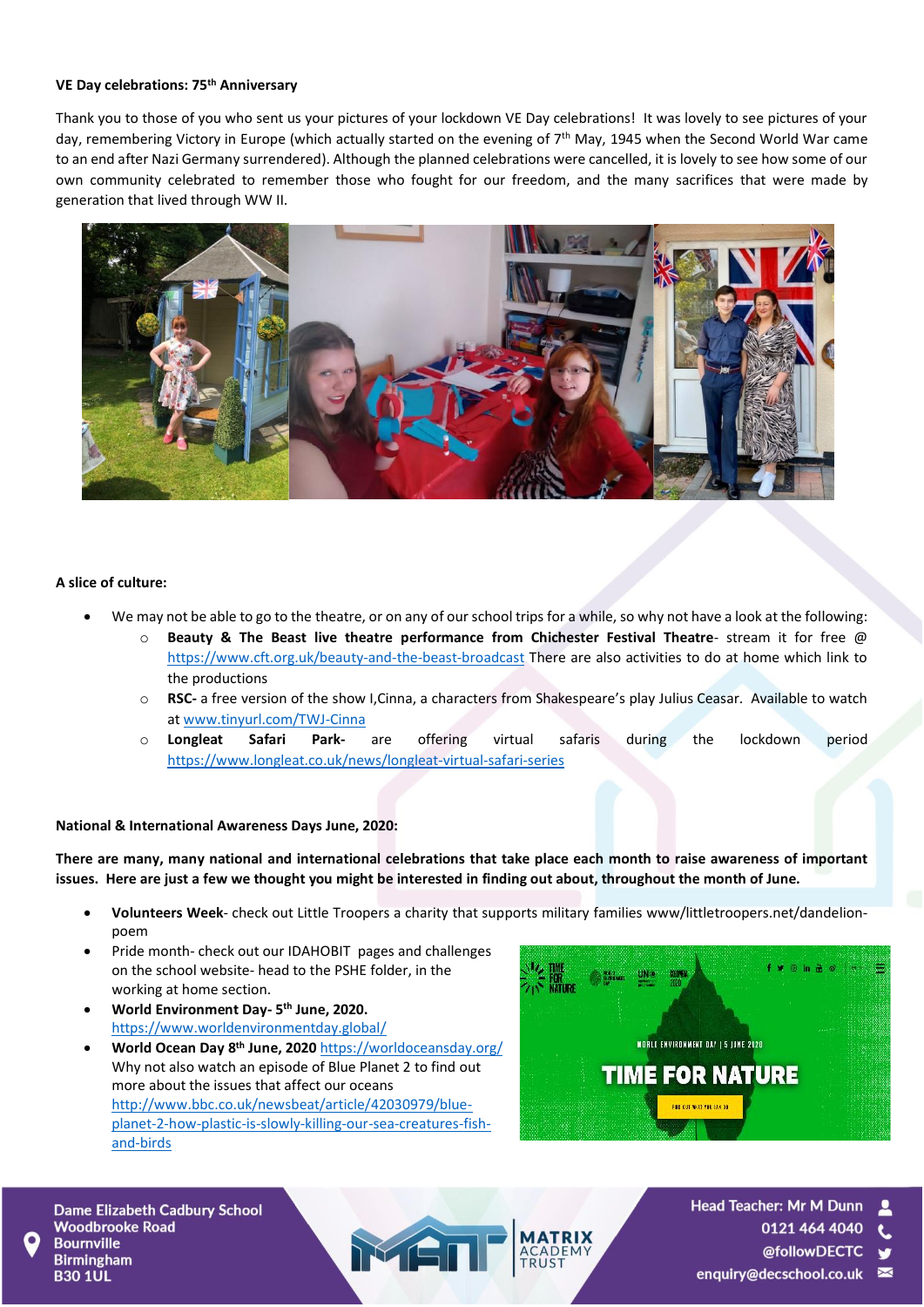#### **Support for pupils with SEND:**

In order to assist those who might require further support with Numeracy and Literacy, please access the SEND Folder within the working from home resources on the school website – there are a range of valuable resources that are more easily accessible.

Public Health England have a produced a short booklet on Coronavirus (COVID-19) - Looking after your feelings and your body. This is especially useful for those children and young people who might be anxious about the virus. This is available on the school's website, please click on the following link to find out more - <https://bit.ly/2yZTrcb>

IDL Maths and LEXIA Interventon – please make sure that those who follow either the IDL <https://idlsgroup.com/numeracy>or Lexia <https://www.lexiapowerup.com/> programme continue to login and complete the independent tasks. For any issues please contact [s.cumberpatch@decschool.co.uk](mailto:s.cumberpatch@decschool.co.uk) for IDL Maths and [g.hipwood@decschool.co.uk](mailto:g.hipwood@decschool.co.uk) for Lexia.

We are sharing a fantastic feature that is available on Microsoft devices to support your child with reading and understanding Word, PowerPoint and PDF documents. Hopefully it will further support home learning. Word 2010 and upwards has built in **Text to Speech**. Add the Speech button to the Quick Access Toolbar to easily select text to read and click the speech button. Text to Speech can be used to improve reading accuracy and understanding. Improve your child's concentration by switching from reading to smaller manageable chunks of spoken text. Follow this link to instructions on how to set up Text to Speech<https://bit.ly/3bp2Bw7> Alternatively, use the following short YouTube clip to guide you through: [https://www.youtube.com/watch?v=YFznemOKQ44"](https://www.youtube.com/watch?v=YFznemOKQ44)

If you are looking for advice for mental and emotional health problems that may be affecting young people, please access the following links, where there are a range of resources: [https://www.childrenssociety.org.uk/mental-health](https://www.childrenssociety.org.uk/mental-health-advice-for-children-and-young-people/the-advice-resource-vault/advice-for-children-age-13-17)[advice-for-children-and-young-people/the-advice-resource-vault/advice-for-children-age-13-17](https://www.childrenssociety.org.uk/mental-health-advice-for-children-and-young-people/the-advice-resource-vault/advice-for-children-age-13-17) and Forward Thinking Birmingham <https://www.forwardthinkingbirmingham.org.uk/resources>

Birmingham Educational Psychology Service has created an 'Emotion Coaching Guidance' resource pack for parents which provides detail about how to talk to children and young people about emotions and support them to develop their skills at regulating their emotions, which you might find helpful to support your conversations with your child, especially with the preparation of returning to school. To access a copy, please look on the Birmingham Education Support Service (BESS) website:

<http://www.birminghameducationsupportservices.co.uk/Page/16955>